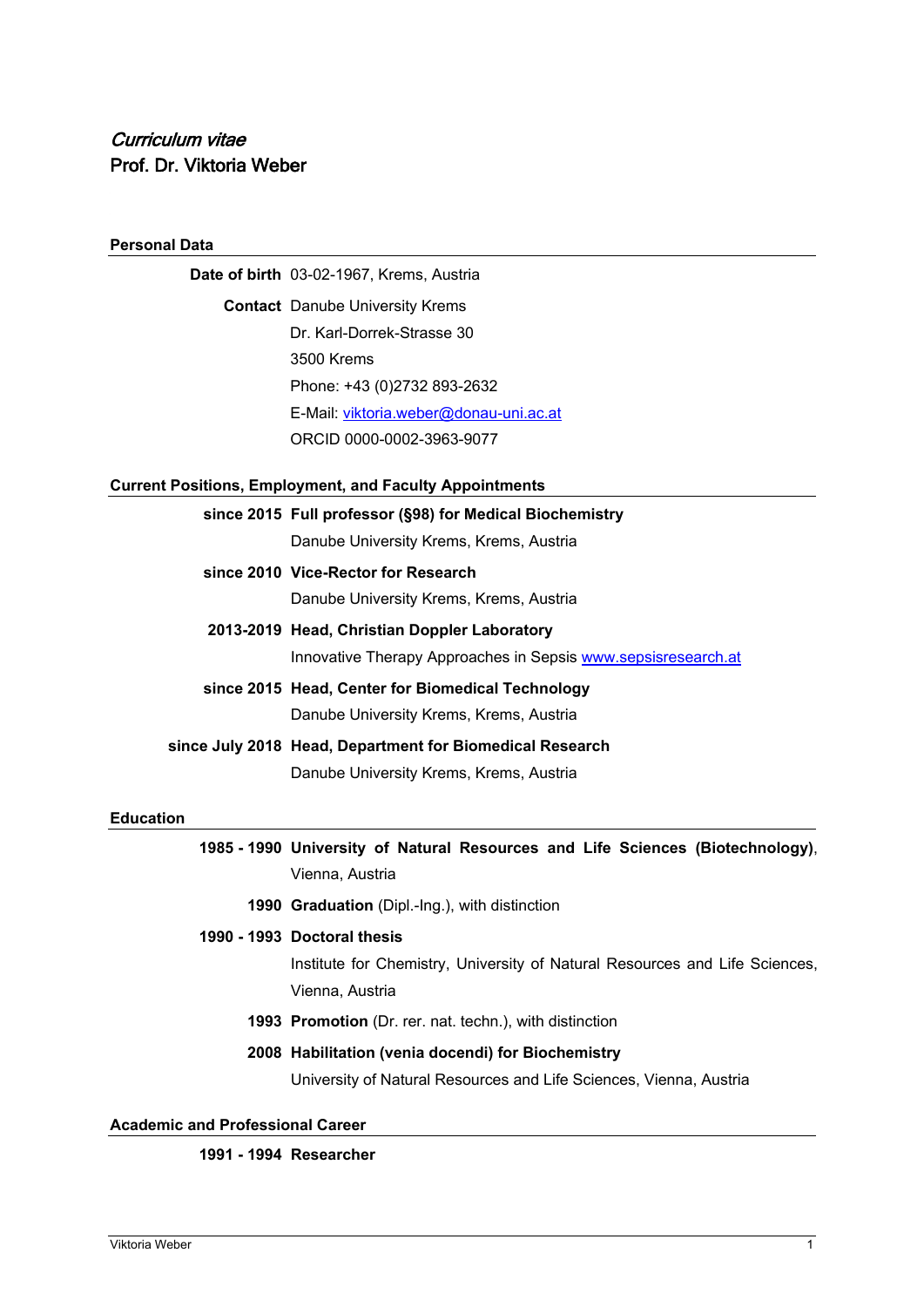Institute for Chemistry, University of Natural Resources and Life Sciences, Vienna, Austria (Glycobiology, with Prof. Leopold März)

- **Oct 1992 Advanced Course on Glycoconjugates**, Federal European Biochemical Societies (FEBS), Lille, France
- **1994 - 1996 Post-doctoral Training**

Institute for Tumor Biology and Cancer Research, Medical University Vienna, Austria (with Prof. Dr. Ulrike Wintersberger)

- **1996 - 1999 Maternity leave**
- **1999 - 2008 Group Leader Biochemistry**, Center for Biomedical Technology, Danube University Krems (with Prof. Dr. Dieter Falkenhagen)

### **Research Interests**

- Blood-biomaterial interface and blood compatibility
- Extracorporeal therapies
- Extracellular vesicles (characterization and functional studies in inflammation and coagulation)
- Pathophysiology of sepsis [www.sepsisresearch.at](http://www.sepsisresearch.at/)
- Advanced pathogen detection in blood stream infection

### **Honors and Awards**

- Member, Leibniz-Sozietät der Wissenschaften zu Berlin (since 2021)
- Science2Business Award (2017)
- Liese Prokop Award (2005)
- Young Investigator Award, European Society for Artificial Organs (2000)
- Anton Kurir Award, University of Natural Resources and Life Sciences Vienna (1994)

### **Reviewing Activities & Board Memberships**

**Supervisory Board**  Vienna Biocenter Core Facilities (VBCF)

**Board**  Complexity Science Hub [www.csh.ac.at](http://www.csh.ac.at/)

**Reviewer for funding**  Österreichische Nationalbank

**organizations** Research Executive Agency EU FP7 PEOPLE: International Incoming,

Outgoing, and Intra-European Fellowships

Romanian Council for Research and Development

Polish-Norwegian Research Programme

South Moravian Programme for Distinguished Researchers

National Research Foundation Singapore

Dutch Research Council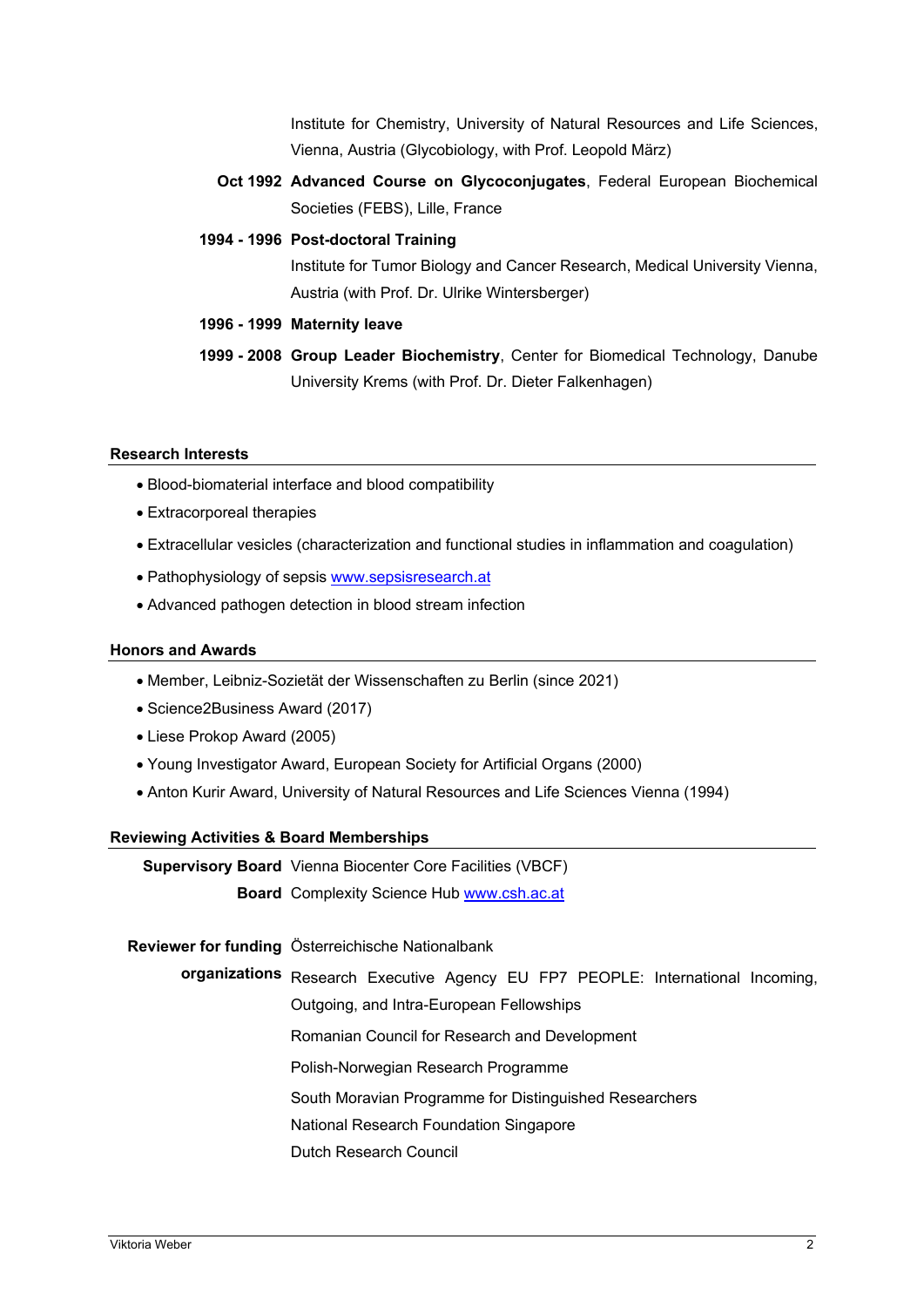#### **Reviewer for journals** Acta Biomaterialia

Biomacromolecules **Biomaterials** Blood Purification Cellulose Chemical Reviews Frontiers in Immunology International Journal of Artificial Organs Journal of Bioactive and Compatible Polymers Journal of Biomaterials Science, Polymer Edition Journal of Chromatography A Journal of Nanosciences and Nanotechnology Journal of Nanotechnology Nature Communications Scientific Reports (Editorial Board Member) Therapeutic Apheresis and Dialysis Transfusion and Apheresis Science

#### **Memberships in Professional Societies**

#### **ESAO** European Society for Artificial Organs (President) [www.esao.org](http://www.esao.org/)

- **ISEV** International Society for Extracellular Vesicles (Member)
- **ÖGMBT** Austrian Association of Molecular Life Sciences and Biotechnology (Board Member and Vice President) [www.oegmbt.at](http://www.oegmbt.at/)
	- **DSG** Deutsche Sepsis-Gesellschaft
	- **ESS** European Shock Society
	- **ASEV** Austrian Society for Extracellular Vesicles (Founding Member and Vice President, [www.asev.at](http://www.asev.at/)

#### **Organisation of Conferences**

- Scientific Advisory Board, Conference of the European Society for Artificial Organs (since 2007)
- Annual meeting of the ÖGMBT, Vienna, (2010)
- ASAIO-ESAO Winter School, Semmering (2011, 2012)
- ESAO Summer School on Biomaterials, Krems (2011)
- Symposium Extracellular Vesicles in Inflammation (2015, 2016, 2019, 2021)
- BionanoMed (2016, 2017)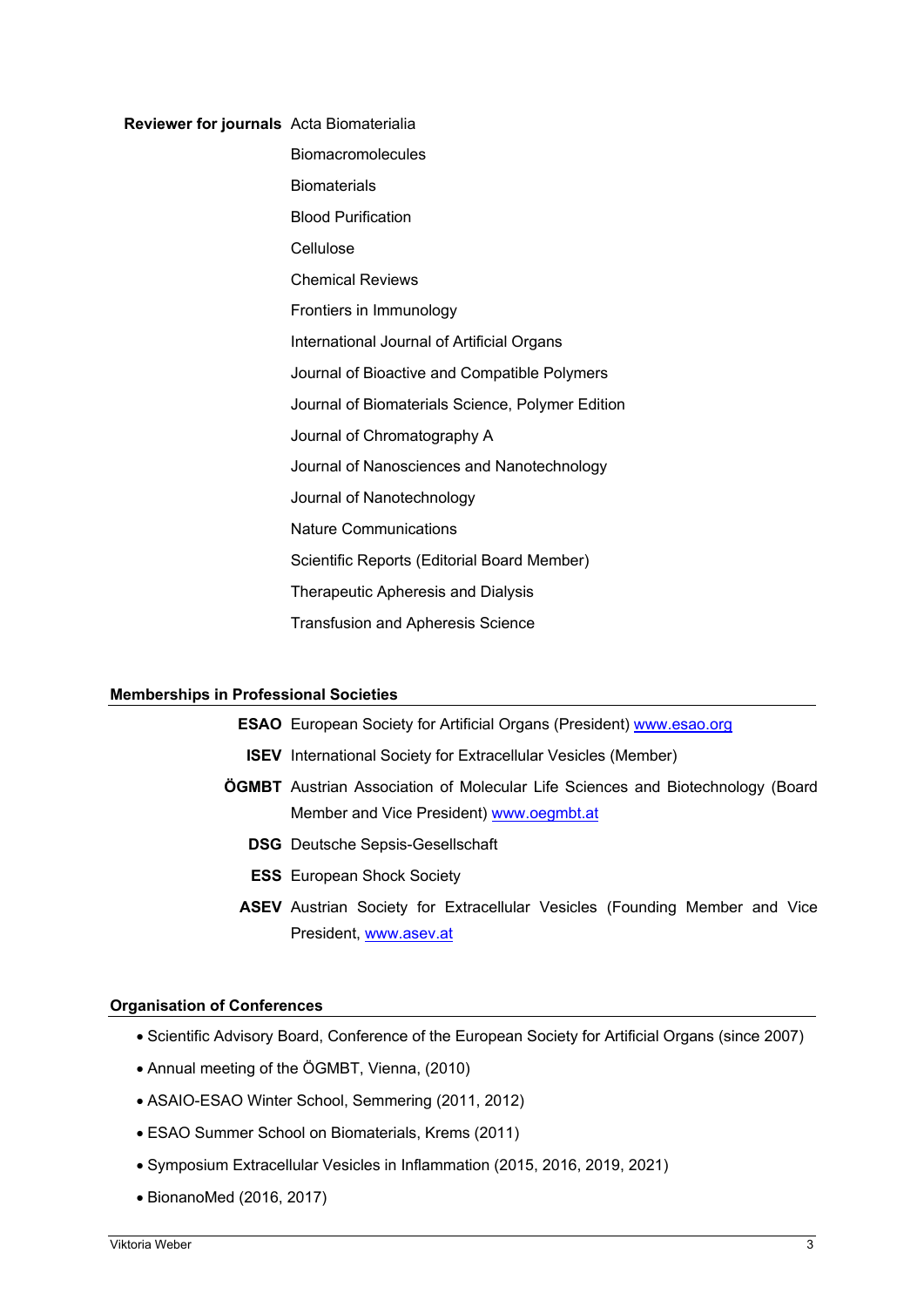- Annual Meeting of the ESAO (2016, 2017)
- ESAO Winter School (2018-2020)

# **Peer-Reviewed Articles**

Steinberger S, Karuthedom George S, Lauková L, Weiss R, Tripisciano C, Birner-Gruenberger R, Weber V, Allmaier G, Weiss VU. (2021) A possible role of gas-phase electrophoretic mobility molecular analysis (nES GEMMA) in extracellular vesicle research. *Anal Bioanal Chem*. Oct 7. doi: 10.1007/s00216-021- 03692-y.

Rock G, Weber V, Stegmayr B. (2021) Therapeutic plasma exchange (TPE) as a plausible rescue therapy in severe vaccine-induced immune thrombotic thrombocytopenia. *Transfus Apher Sci*. Aug;60(4):103174

Huber S, Knoll, MA, Berktold M, Würzner R, Brindlmayer A, Weber V, Posch AE, Mrazek K, Lepuschitz S, Ante M, Beisken S, Orth-Höller D, Weinberger J (2021). [Genomic and phenotypic analysis of](https://www.mdpi.com/2076-2607/9/5/1023)  [linezolid-resistant Staphylococcus epidermidis in a tertiary hospital in Innsbruck,](https://www.mdpi.com/2076-2607/9/5/1023)  [Austria.](https://www.mdpi.com/2076-2607/9/5/1023) *Microorganisms* 9: 1023

Fendl B,Weiss R, Eichhorn T, Linsberger I, Afonyushkin T, Puhm F, Binder CJ, Fischer MB, Weber V (2021) Extracellular vesicles are associated with C-reactive protein in sepsis and elicit a proinflammatory response in human monocytes. *Sci Rep.*11(1):6996

Huber S, Weinberger J, Pilecky M, Lorenz IH, Schildberger A, Weber V, Fuchs S, Posch W, Knabl L, Würzner R, Posch A (2021) A high leukocyte count and administration of hydrocortisone hamper PCRbased diagnostics for bloodstream infections. *Eur J Clin Microbiol Infect Dis*. Jul;40(7):1441-1449.

Eichhorn T, Linsberger I, Lauková L, Tripisciano C, Fendl B, Weiss R, König F, Valicek G, Miestinger G, Hörmann C, Weber V (2021) Analysis of inflammatory mediator profiles in sepsis patients reveals that extracellular histones are strongly elevated in non-survivors *Mediators Inflamm* Mar 17;2021:8395048

Lauková L, Weiss R, Semak V, Weber V (2021) Desialylation of platelet surface glycans enhances platelet adhesion to adsorbent polymers in whole blood lipoprotein apheresis. *Int J Artif Organs*. Jun;44(6):378-384.

Tripisciano C, Weiss R, Karuthedom George S, Fischer MB, Weber V (2020) Extracellular vesicles derived from platelets, red blood cells, and monocyte-like cells differ regarding their ability to induce factor XII-dependent thrombin generation. *Front Cell Dev Biol* 8:298

Wisgrill L, Lamm C, Hell L, Thaler J, Berger A, Weiss R, Weber V, Rinoesl H, Hiesmayr MJ, Spittler A, Bernardi M (2020) Influence of hemoadsorption during cardiopulmonary bypass on blood vesicle count and function. *J Transl Med* 18(1):202

Weiss VU, Balantic K, Pittenauer E, Tripisciano C, Friedbacher G, Weber V, Marchetti-Deschmann M, Allmaier G (2020) Nano electrospray differential mobility analysis based sizeselection of liposomes and very-low density lipoprotein particles for offline hyphenation to MALDI mass spectrometry. *J Pharm Biomed Anal* 179:112998

Pasztorek M, Rossmanith E, Mayr C, Hauser F, Jacak J, Ebner A, Weber V, Fischer MB (2019) Influence of platelet lysate on 2D and 3D amniotic mesenchymal stem cell cultures. *Front Bioeng Biotechnol* 7:338

Almeria C, Weiss R, Roy M, Tripisciano C, Kasper C, Weber V, Egger D (2019) Hypoxia conditioned mesenchymal stem cell-derived extracellular vesicles induce increased vascular tube formation in vitro. *Front Bioeng Biotechnol* 7:292

Fendl B, Weiss R, Eichhorn T, Spittler A, Fischer MB, Weber V (2019) Storage of human whole blood, but not isolated monocytes, preserves the distribution of monocyte subsets. *Biochem Biophys Res Commun* 517(4):709-714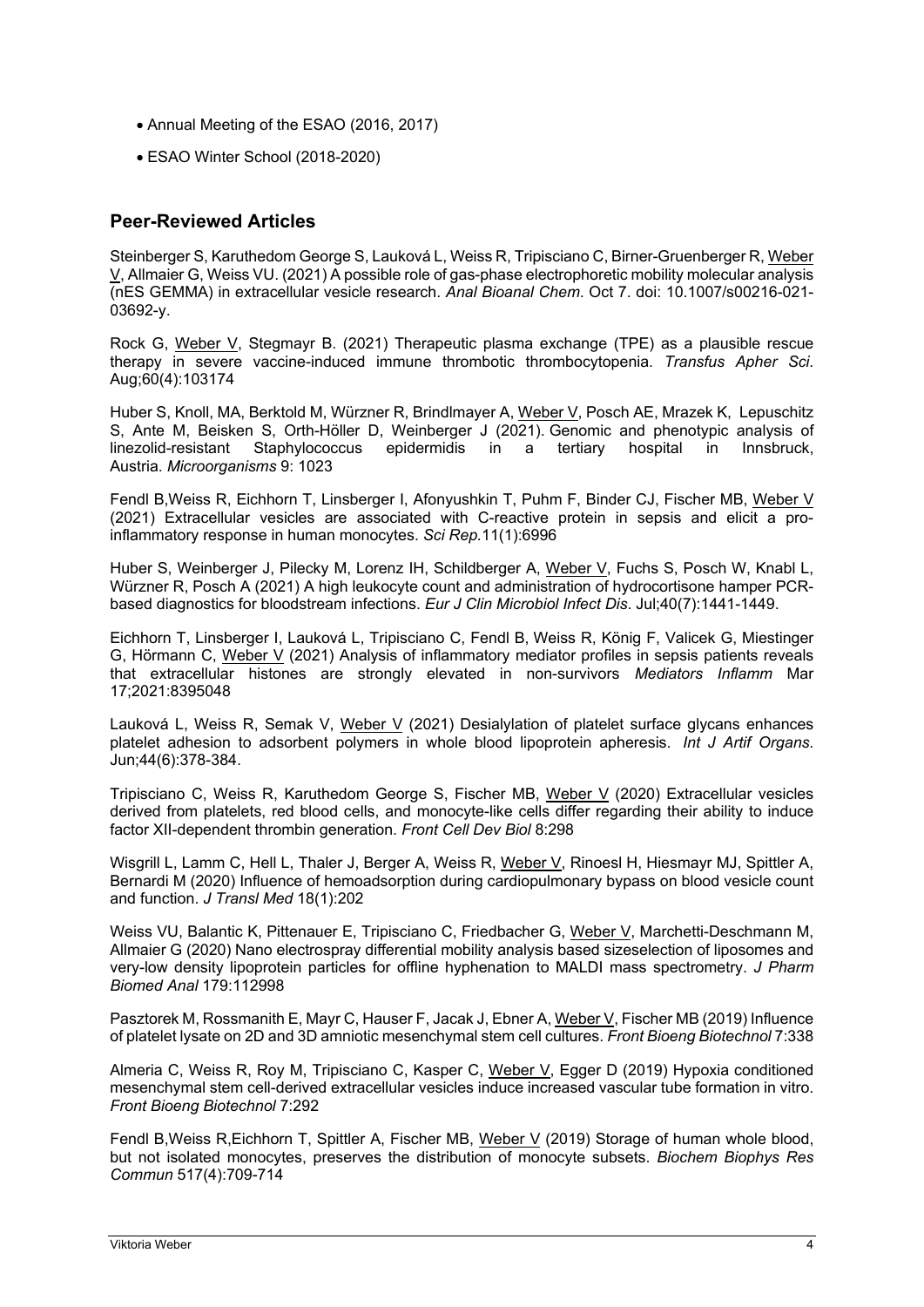Pilecky M, Schildberger A, Knabl L, Orth-Höller D, Weber V (2019) Influence of antibiotic treatment on the detection of S. aureus in whole blood following pathogen enrichment. *BMC Microbiol* 19(1):180

Pilecky M, Schildberger A, Orth-Höller D, Weber V (2019) Pathogen enrichment from whole blood for diagnostic and therapeutic applications: prospects and limitations.) *Diagn Microbiol Infect Dis* 94(1):7- 14

Fendl B, Eichhorn T, Weiss R, Tripisciano C, Spittler A, Fischer MB, Weber V (2018) Differential interaction of platelet-derived extracellular vesicles with circulating immune cells: roles of TAM receptors, CD11b, and phosphatidylserine. *Frontiers in Immunology* 9:2797

Théry C, Witwer KW, Weber V, *et al*. (2018) Minimal information for studies of extracellular vesicles 2018 (MISEV2018): a position statement of the International Society for Extracellular Vesicles and update of the MISEV2014 guidelines. *Journal of Extracellular Vesicles* 7:1, Article ID 1535750.

Egger D, Tripisciano C, Weber V, Kasper C (2018) Dynamic cultivation of mesenchymal stem cell aggregates. *Bioengineering (Basel)* 5(2).

Gubensek J, Strobl K, Harm S, Weiss R, Eichhorn T, Buturovic-Ponikvar J, Weber V, Hartmann J (2018) Influence of citrate concentration on the activation of blood cells in an in vitro dialysis setup. *PLoS One* 13(6):e0199204.

Weiss R, Gröger M, Rauscher S, Fendl B, Eichhorn T, Fischer MB, Spittler A, Weber V (2018) Differential interaction of platelet-derived extracellular vesicles with leukocyte subsets in human whole blood. *Sci Rep* 8(1):6598.

Mushahary D, Spittler A, Kasper C, Weber V, Charwart V (2018) Isolation, cultivation, and characterization of human mesenchymal stem cells. *Cytometry A* 93(1):19-31.

Eichhorn T, Hartmann J, Harm S, Linsberger I, König F, Valicek G, Miestinger G, Hörmann C, Weber V (2017) Clearance of selected cytokines with continuous veno-venous hemodialysis using Ultraflux EMiC2 versus Ultraflux AV1000S. *Blood Purif* 44:260-266.

Tripisciano C, Weiss R, Eichhorn T, Spittler A, Heuser T, Fischer MB, Weber V (2017) Different potential of extracellular vesicles to support thrombin generation: Contributions of phosphatidylserine, tissue factor, and cellular origin. *Sci Rep* 7(1):6522.

Weiss R, Eichhorn T, Spittler A, Micusik M, Fischer MB, Weber V (2017) Release and cellular origin of extracellular vesicles during circulation of whole blood over adsorbent polymers for lipid apheresis. *J Biomed Mater Res B* 105(3):636-646.

Weber V, Groth T (2017) Materials, surfaces, and systems for extracorporeal therapies and beyond. *Int J Artif Organs* 40(1):1-3.

Eichhorn T, Fischer MB, Weber V (2017) Mechanisms of endothelial activation in sepsis and cell culture models to study the heterogeneous host response. *Int J Artif Organs* 40(1):9-14.

Semak V, Fischer MB, Weber V (2017) Biomimetic principles to develop blood compatible surfaces. *Int J Artif Organs* 40(1):22-30.

Strobl K, Harm S, Weber V, Hartmann J (2017) The role of ionized calcium and magnesium in regional citrate anticoagulation and its impact on inflammatory parameters. *Int J Artif Organs* 40(1):15-21.

Weiss R, Eichhorn T, Spittler A, Mičušíkc M, Fischer MB, Weber V (2017) Release and cellular origin of extracellular vesicles during circulation of whole blood over adsorbent polymers for lipid apheresis. *J Biomed Mater Res B* 105(3):636-646.

Weiss R, Fischer MB, Weber V (2017) The impact of citrate concentration on adhesion of platelets and leukocytes to adsorbents in whole blood lipid apheresis. *J Clin Apher* 32(6):375-383.

Eichhorn T, Rauscher S, Hammer C, Gröger M, Fischer MB, Weber V (2016) Polystyrenedivinylbenzene based adsorbents reduce endothelial activation and monocyte adhesion under septic conditions in a pore-size dependent manner. *Inflammation* 39(5):1737-1746.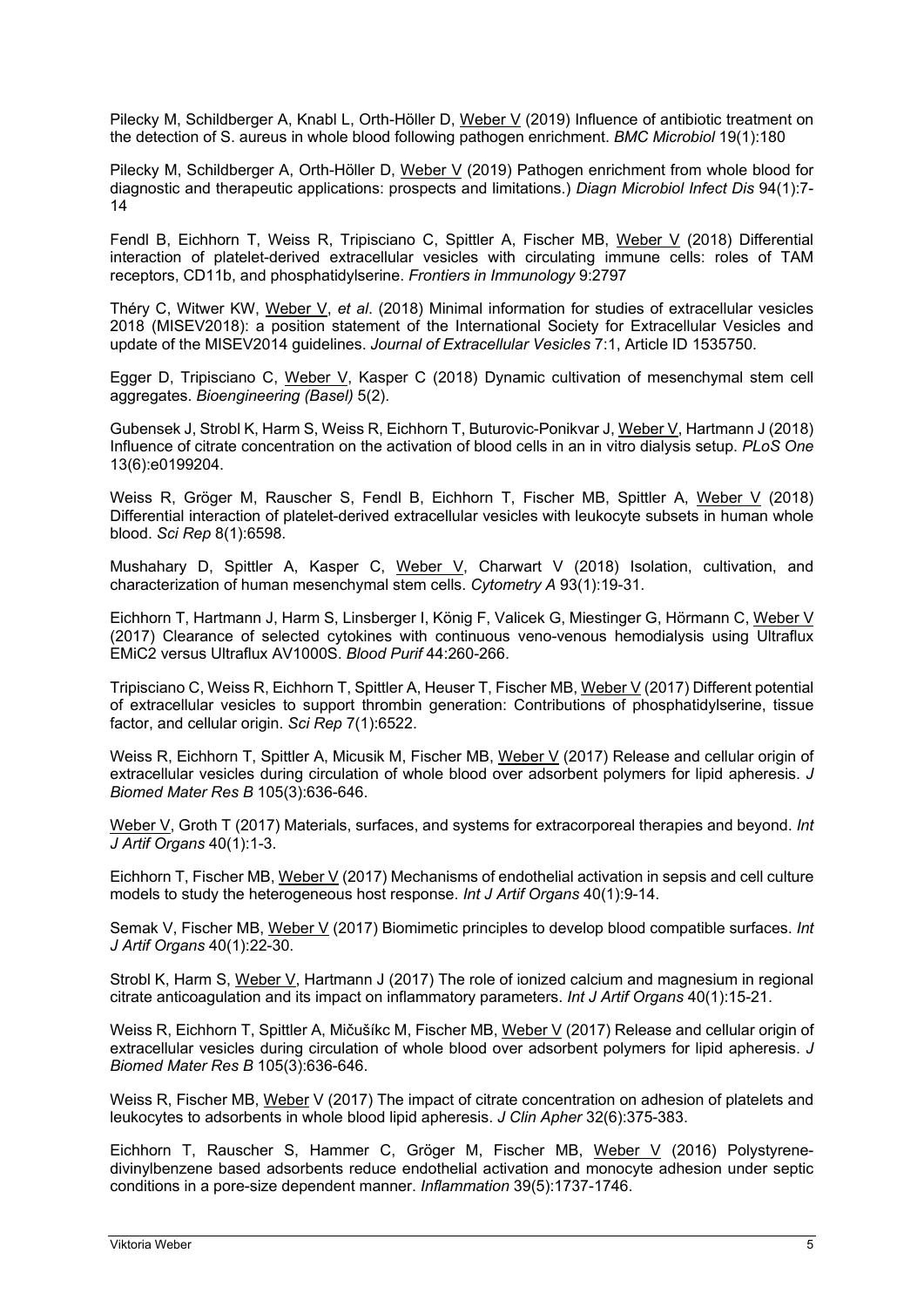Fendl B, Weiss R, Fischer MB, Spittler A, Weber V (2016) Characterization of extracellular vesicles in whole blood: Influence of pre-analytical parameters and visualization of vesicle-cell interactions using imaging flow cytometry. *Biochem Biophys Res Commun* 478(1):168-173.

Buchacher T, Ohradanova-Repic A, Stockinger H, Fischer MB, Weber V (2015) Macrophage M2 polarization favors survival of the intracellular pathogen *C. pneumonia*e. *PloS One* 10(11):e0143593

Buchacher T, Wiesinger-Mayr H, Vierlinger K, Rüger BM, Stanek G, Fischer MB, Weber V (2014) Human blood monocytes support persistence, but not replication of the intracellular pathogen *C. pneumoniae*. *BMC Immunology* 15:60.

Tripisciano C, Eichhorn T, Harm S, Weber V (2014) Adsorption of the Inflammatory Mediator High-Mobility Group Box 1 by Polymers with Different Charge and Porosity. *Biomed Research International* 238160.

Weiss R, Spittler A, Schmitz G, Fischer MB, Weber V (2014) Thrombocyte adhesion and release of extracellular microvesicles correlate with surface roughness of adsorbent polymers for lipid apheresis *Biomacromolecules*, 15(7):2648-2655

La Spina R, Tripisciano C, Mecca T, Cunsolo F, Weber V, Mattiasson B (2014) Chemically modified poly(2-hydroxyethyl methacrylate) cryogel for the adsorption of heparin. *J Biomed Materials Research B* 102(6):1207-1216.

Weber V, Tripisciano C (2013) Application Potential of Cellulose-Based Adsorbents in Extracorporeal Blood Purification. *Trends in Carbohydrate Research* 5(2):1-6

Schildberger A, Rossmanith E, Eichhorn T, Strassl K, Weber V (2013) Monocytes, Peripheral Blood Mononuclear Cells, and THP-1 Cells Exhibit Different Cytokine Expression Patterns Following Stimulation with Lipopolysaccharide. *Mediators of Inflammation* 697972

Eichhorn T, Ivanov AE, Dainiak MB, Leistner A, Linsberger I, Jungvid H, Mikhalovsky SV, Weber V (2013) Macroporous composite cryogels with embedded polystyrene divinylbenzene microparticles for the adsorption of toxic metabolites from blood. *Journal of Chemistry* 348412

Tripisciano C, Leistner A, Linsberger I, Leistner A, Falkenhagen D, Weber V (2012) Effect of anticoagulation with citrate versus heparin on the adsorption of coagulation factors to blood purification resins with different charge*. Biomacromolecules* 13:484-488.

Tripisciano C, Kozynchenko OP, Linsberger I, Phillips GJ, Howell CA, Sandeman SR, Tennison SR, Mikhalovsky SV, Weber V, and D Falkenhagen (2011) Activation-Dependent Adsorption of Cytokines and Toxins Related to Liver Failure to Carbon Beads. *Biomacromolecules* 12(10):3733-3740

Schildberger A, Buchacher T, Weber V, and D Falkenhagen (2011) Adsorptive Modulation of Inflammatory Mediators Dampens Endothelial Cell Activation. *Blood Purif* 32(4):286-295.

Ettenauer M, Loth F, Thümmler K, Fischer S, Weber V, and D Falkenhagen (2011) Characterization and functionalization of cellulose microbeads for extracorporeal blood purification. *Cellulose* 18:1257-1263.

Thümmler K, Fischer S, Feldner A, Weber V, Ettenauer M, Loth F, and D Falkenhagen (2011) Preparation and characterization of cellulose microspheres. *Cellulose* 18:135-142.

Eifler R, Lind J, Falkenhagen D, Weber V, Fischer MB, and R Zeillinger (2011) Enrichment of circulating tumor cells from a large blood volume using leukapheresis and elutriation: a proof of concept. *Clinical Cytometry* 80(2):100-111.

Weber V, Ettenauer M, Linsberger I, Loth F, Thümmler K, Feldner A, Fischer S, and D Falkenhagen (2010) Functionalization and application of cellulose microparticles as adsorbents in extracorporeal blood purification. *Macromolecular Symposia* 294:90-95.

Cantaluppi V, Weber V, Lauritano C, Figliolini F, Beltramo S, Biancone L, Del Cal M, Cruz D, Ronco C, Segolini GP, Tetta C, and G Camussi (2010) Protective effect of resin adsorption on septic plasmainduced tubular injury. *Critical Care* 14(1):R4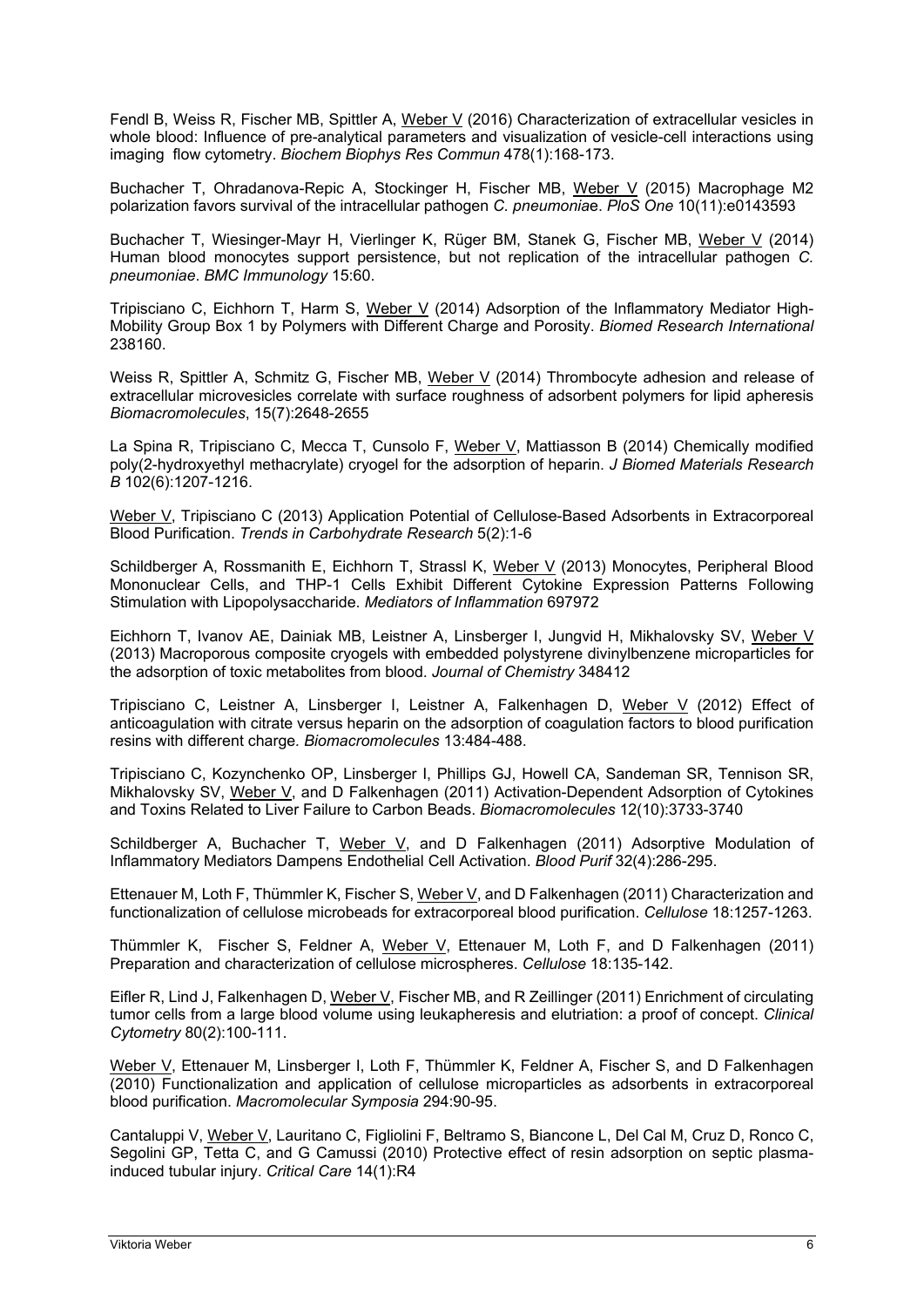Schildberger A, Rossmanith E, Weber V, and D Falkenhagen (2010) Monitoring of endothelial cell acitvation in experimental sepsis with a two-step cell culture model. *Innate Immun* 16:278- 287.

Weber V, Linsberger I, Hauner M, Leistner A, Leistner A, and D Falkenhagen (2008) Neutral styrene divinylbenzene copolymers for adorption of toxins in liver failure. *Biomacromolecules* 9(4):1322-1328.

Meijers BK, Weber V, Bammens B, Dehaen W, Verbeke K, Falkenhagen D, and P Evenepoel (2008) Removal of the uremic retention solute p-cresol using fractionated plasma separation and adsorption. *Artif Organs* 32(3):214-219.

Ettenauer M, Posnicek T, Brandl M, Weber V, and D Falkenhagen (2007) Magnetic fluorescent microparticles as markers for particle release in extracorporeal blood purification. *Biomacromolecules* 8(12):3693-3696.

Weber V, Hartmann J, Linsberger I, Falkenhagen D (2007) Efficient adsorption of tumor necrosis factor with an in vitro set-up of the Microspheres-Based Detoxification System. *Blood Purif* 25:169-174.

Falkenhagen D, Brandl M, Hartmann J, Kellner KH, Linsberger I, Posnicek T, Weber V (2006) Fluidized bed systems for extracorporeal liver support. *Ther Apher Dial* 10(2):154-159.

Weber V, Linsberger I, Ettenauer M, Loth F, Höyhtyä M, and D Falkenhagen (2005) Development of specific adsorbents for tumor necrosis factor-α (TNF-α): influence of antibody immobilization on performance and biocompatibility. *Biomacromolecules* 6:1864-1870.

Vaslaki LR, Berta K, Major L, Weber V, Weber C, Wojke R, Passlick-Deetjen J, and D Falkenhagen (2005) On-line haemodiafiltration does not induce inflammatory response in end-stage renal disease patients: results from a multicenter cross-over study. *Artif Organs* 29(5):406-412.

Reiter G, Hassler N, Weber V, Falkenhagen D, Fringeli UP (2004) In situ FTIR ATR spectroscopic study of the interaction of immobilized human tumor necrosis factor-α with a monoclonal antibody in aqueous environment. *Biochem Biophys Acta* 1699:253-261.

Völlenkle C, Weigert S, Ilk N, Egelseer E, Weber V, Loth F, Falkenhagen D, Sleytr UB, and M Sára (2004) Construction of a functional S-layer fusion protein comprising an IgG-binding domain for the development of specific adsorbents for extracorporeal blood purification. *Appl Environ Microbiol* 70(3):1514-1521.

Weber V, Linsberger I, Rossmanith E, Weber C, and D Falkenhagen (2004) Pyrogen transfer across high- and low flux hemodialysis membranes. *Artif Organs* 28(2):210-217.

Poschalko A, Rohr T, Gruber H, Bianco A, Guichard G, Briand JP, Weber V, and D Falkenhagen (2003) SUBPOL: A novel sucrose-based polymer support for solid-phase peptide synthesis and affinity chromatography applications. *J Am Chem Soc* 125:13415-13426.

Weber V, Weigert S, Sára M, Sleytr UB, and D Falkenhagen (2001) Development of affinity microparticles for extracorporeal blood purification based on crystalline bacterial cell surface (S-layer) proteins. *Ther Apher* 5:433-438.

Weber V., Wernitznig A., Hager G., Harata M., Frank P., and U. Wintersberger (1997) Purification and nucleic-acid-binding properties of a *Saccharomyces cerevisiae* protein involved in the control of ploidy. *Eur. J Biochem* 249:309-317.

Weber V, Harata M, Hauser H, and U Wintersberger (1995) The actin-related protein Act3p of *Saccharomyces cerevisiae* is located in the nucleus. *Mol Biol Cell* 6:1263-1270.

Kubelka V, Altmann F, and L März (1995) The asparagine-linked carbohydrate of honeybee venom hyaluronidase. *Glycoconjugate J* 12.77-83.

Kubelka V, Altmann F, Kornfeld G, and L. März (1994) Structures of the N-linked oligosaccharides of the membrane glycoproteins from three lepidopteran cell lines (Sf-21, IZD-Mb-0503, Bm-N). *Arch Biochem Biophys* 308.148-157.